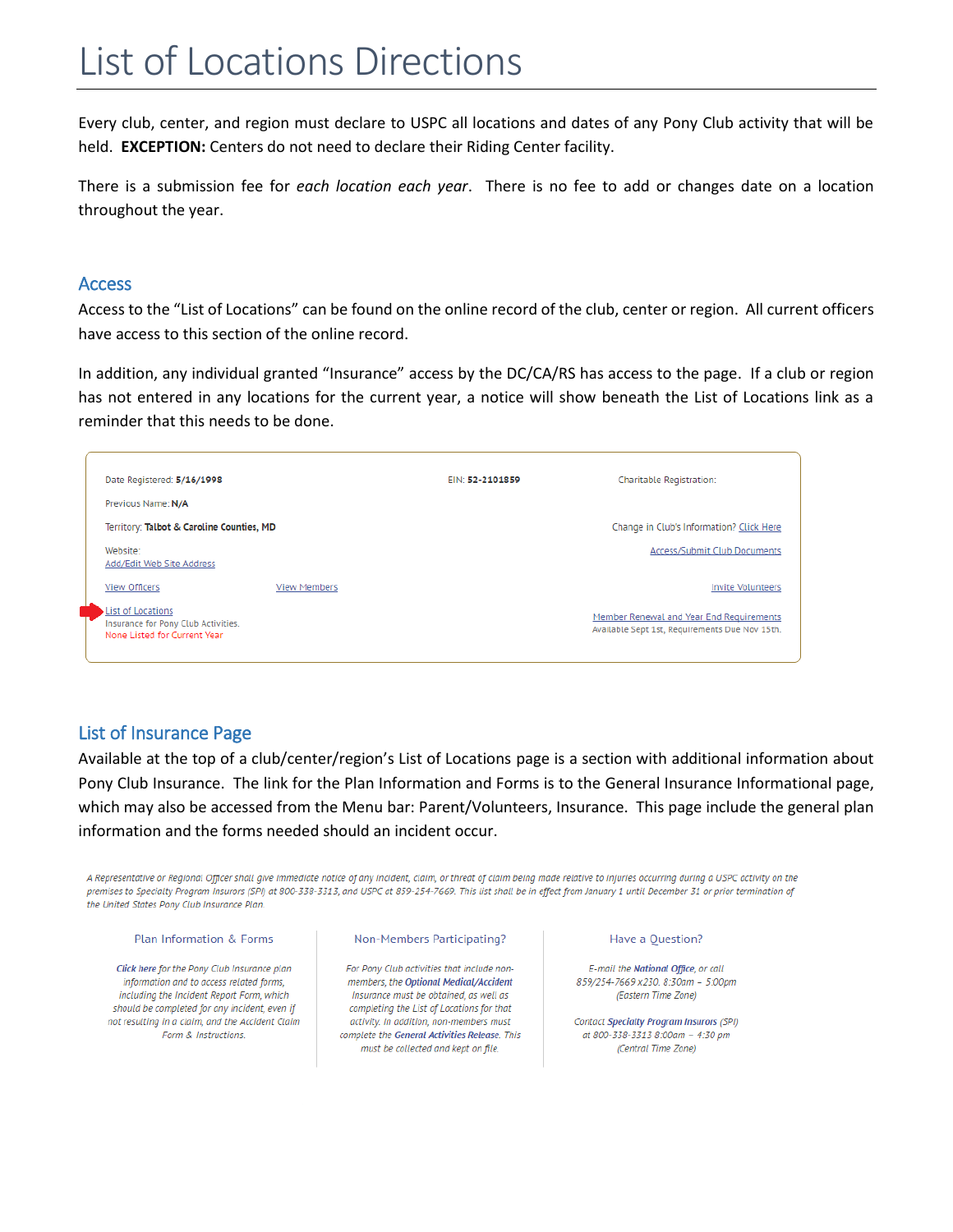## *Add a Location*

To add a location for a year, click on the green "Add Location" button and completed the form:

Choose appropriate year for coverage.

**NOTE:** For most of the year, only the current year will be available to be chosen. Towards the end of the year, the next year will be made available so coverage can be in place for activities in the upcoming year.

- Choose a location type
- Contact Name: Individual *REPRESENTING THE LOCATION* the insurance company should contact if there is an issue. This is NOT the contact for the club/center/region.
- Facility Name: if applicable
- Address of location
- Email & Fax: for the location contact, if available
- Check box for "Adding as Additionally Insured"
	- $\circ$  Check this if this landowner requires they be added to the USPC policy as additional insured, and needs a certificate of insurance.
	- o The proof of additionally insured may be printed out after the location has been submitted and paid for.
	- $\circ$  If the location is submitted without this checked, but then the proof of additionally insured is needed, you may still access the location after it has been submitted to mark that it is needed.
- Scroll down to the Activity Information section
	- o Select what type of activity will be held at the location
	- o Enter the dates when that activity will be held
	- o Click the blue "Add" button to add the activity and dates to the location

| <b>Activity Type*:</b><br>(select) |                         |                  |
|------------------------------------|-------------------------|------------------|
| <b>Activity Dates':</b>            |                         | Add              |
| <b>DATES</b>                       | <b>ACTIVITY</b>         |                  |
| July 3 - 7                         | Camp                    | 00               |
| August 12                          | Certification Testing ▼ | $\bullet\bullet$ |

| Location Information*        |                                                                                                                                                                                                                                                                                                          |
|------------------------------|----------------------------------------------------------------------------------------------------------------------------------------------------------------------------------------------------------------------------------------------------------------------------------------------------------|
| Coverage Year':              | $2016$ $\sqrt{ }$<br><b>Location Type*:</b><br>Facility<br>۷.                                                                                                                                                                                                                                            |
| <b>Contact Name*:</b>        | Tom Jones                                                                                                                                                                                                                                                                                                |
| <b>Facility Name:</b>        | Diamonds are Forever Ranch                                                                                                                                                                                                                                                                               |
| Address <sup>*</sup> :       | 111 Western Way Lane                                                                                                                                                                                                                                                                                     |
| City <sup>*</sup> :          | Westville                                                                                                                                                                                                                                                                                                |
| State <sup>*</sup> :         | <b>NE</b><br>Zip*:<br>88888<br>▼                                                                                                                                                                                                                                                                         |
| Email:                       | 8965874569<br>tom@diamond.com<br>Fax:                                                                                                                                                                                                                                                                    |
| $\overline{\mathcal{L}}$     | Does Landowner need to be added as additional Insured?<br>Check here if this landowner requires they be added to the USPC policy as an additional<br>insured, and needs a certificate of insurance. Otherwise a simple proof of insurance will<br>be available on the confirmation screen upon checkout. |
| <b>Activity Information*</b> |                                                                                                                                                                                                                                                                                                          |
|                              |                                                                                                                                                                                                                                                                                                          |

- Activity Information<sup>\*</sup>  $\overline{\mathbf{r}}$ Activity Type<sup>\*</sup>: Camp **Activity Dates<sup>\*</sup>:** July 3 - 7 Add None
	- o Repeat for each activity type that will be held
	- $\circ$  If a date or activity is submitted that is incorrect, use the pencil "edit" icon to change the activity or dates already entered OR use the minus "delete" icon to remove the activity from the location completely
- Once all information has been added click the green "Submit" button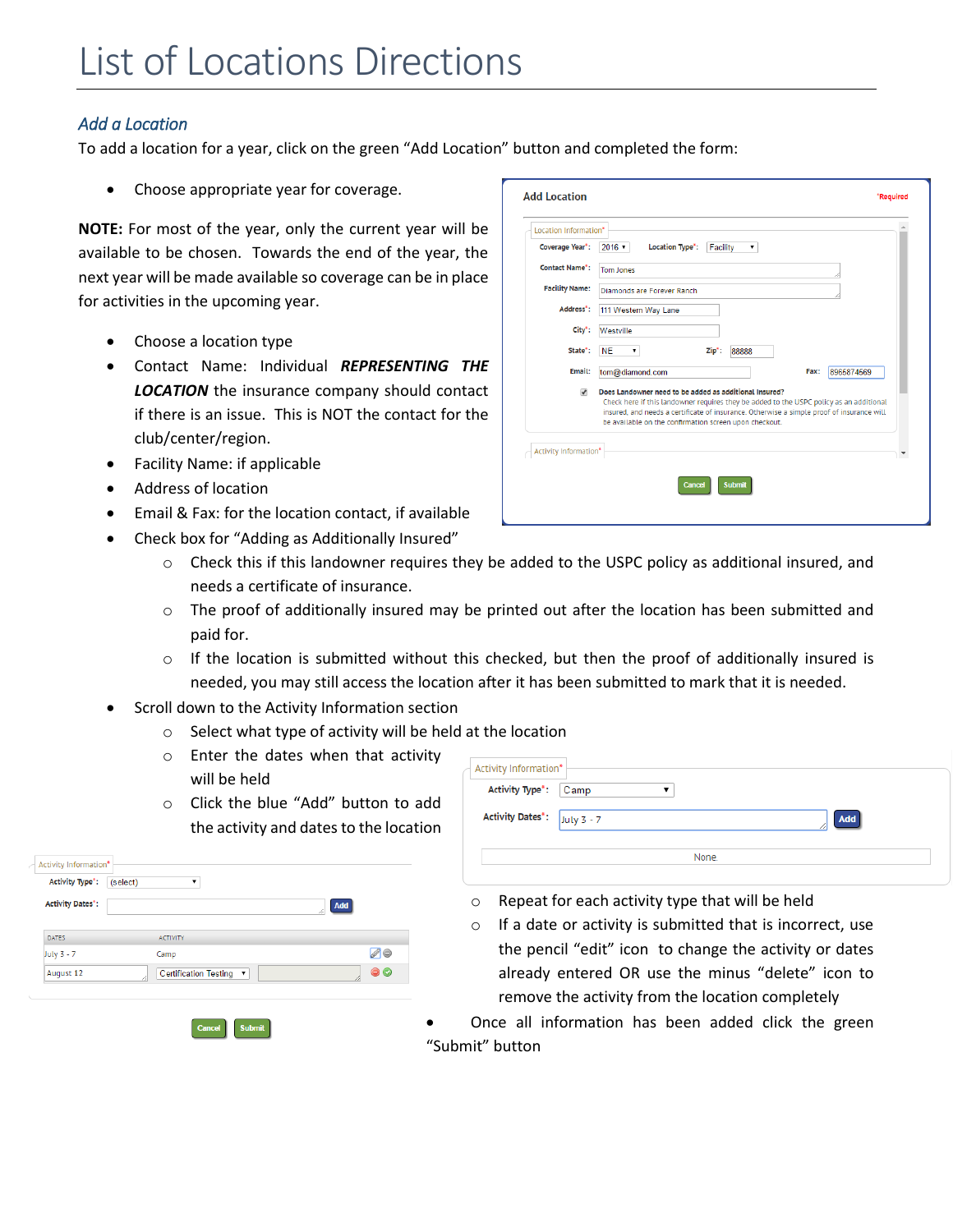The location is now in the "Pending Location" section waiting to be selected for payment. Additional locations may be entered and then all locations may be selected to submit one payment to cover them all.

**WARNING!** Locations are to be submitted and paid for before an activity is held at a location!

| Pending Locations                                                                                                    |                                               |                |              |              |                       |                         |                   | <b>Add Location</b>                                                |
|----------------------------------------------------------------------------------------------------------------------|-----------------------------------------------|----------------|--------------|--------------|-----------------------|-------------------------|-------------------|--------------------------------------------------------------------|
| Locations listed in the Pending Section have not yet been submitted. Insurance is not in effect for these locations. |                                               |                |              |              |                       |                         |                   |                                                                    |
| <b>CONTACT NAME</b>                                                                                                  | <b>FACILITY NAME</b>                          | <b>ADDRESS</b> | <b>CITY</b>  | <b>STATE</b> | <b>ACTIVITY DATES</b> | COVERAGE<br><b>YEAR</b> | PAY<br><b>NOW</b> | <b>ADD</b><br><b>ADDITIONAL</b><br><b>ACTIVITIES</b><br>&/OR DATES |
| <b>Tom Jones</b>                                                                                                     | Diamonds are Forever 111 Western Way<br>Ranch | Lane           | Westville NE |              | July 3 - 7: Camp      | 2017                    |                   | $\mathscr{O}$                                                      |

If a location was added, but not yet paid for, and the location is no longer going to be paid for, it may delete from the Pending Locations section using the red minus icon. If activities or dates of a pending location are incorrect, they may be edited by clicking on the pencil icon.

**NOTE:** Location Information can NOT be edited after being submitted. If location information needs to be corrected, contact the National Office for assistance, or delete the location and reenter to submit payment and enact insurance for that proper location.

Once paid, the location will move to the "Declared Locations" section. These locations have been submitted and paid for the year indicated. The filter at the top right of this section may be used to find past locations and their activities and dates.

|               | Locations listed below have been submitted and insurance is in effect for these locations. To add an activity and/or dates to a location, click on the pencil |                   |                    |                             |                                           |                                    |
|---------------|---------------------------------------------------------------------------------------------------------------------------------------------------------------|-------------------|--------------------|-----------------------------|-------------------------------------------|------------------------------------|
| icon.         |                                                                                                                                                               |                   |                    |                             |                                           |                                    |
|               |                                                                                                                                                               |                   |                    |                             |                                           |                                    |
|               | Use the fitter on the right hand side to see locations and activities held in the past year or to see locations submitted for the future.                     |                   |                    |                             |                                           |                                    |
|               |                                                                                                                                                               |                   |                    |                             |                                           |                                    |
|               |                                                                                                                                                               |                   |                    |                             |                                           |                                    |
|               |                                                                                                                                                               |                   |                    |                             |                                           |                                    |
|               |                                                                                                                                                               |                   |                    |                             | PRINT                                     | ADD:                               |
| CONTACT NAME: | <b>FACILITY NAME</b>                                                                                                                                          | COVERAGE<br>YEAR. | EXPAND FOR DETAILS | PRINT PROOF<br>OF INSURANCE | <b>ADDITIONAL</b><br><b>INSURED PROOF</b> | ADDITIONAL<br><b>ACTIVITIES</b>    |
|               |                                                                                                                                                               |                   |                    |                             |                                           | Most Recent *<br><b>A/OR DATES</b> |

Click on the plus "expand" icon, to see the activities and dates entered for a location for the year listed.

| Tom Jones           | Diamonds are Forever Ranch<br>Camp | 2016<br>July $3 - 7$    | Θ                         | A                                  | a                                                  | $\mathscr{Q}$                                                      |
|---------------------|------------------------------------|-------------------------|---------------------------|------------------------------------|----------------------------------------------------|--------------------------------------------------------------------|
| <b>CONTACT NAME</b> | FACILITY NAME                      | COVERAGE<br><b>YEAR</b> | <b>EXPAND FOR DETAILS</b> | <b>PRINT PROOF</b><br>OF INSURANCE | PRINT<br><b>ADDITIONAL</b><br><b>INSURED PROOF</b> | <b>ADD</b><br><b>ADDITIONAL</b><br><b>ACTIVITIES</b><br>&/OR DATES |